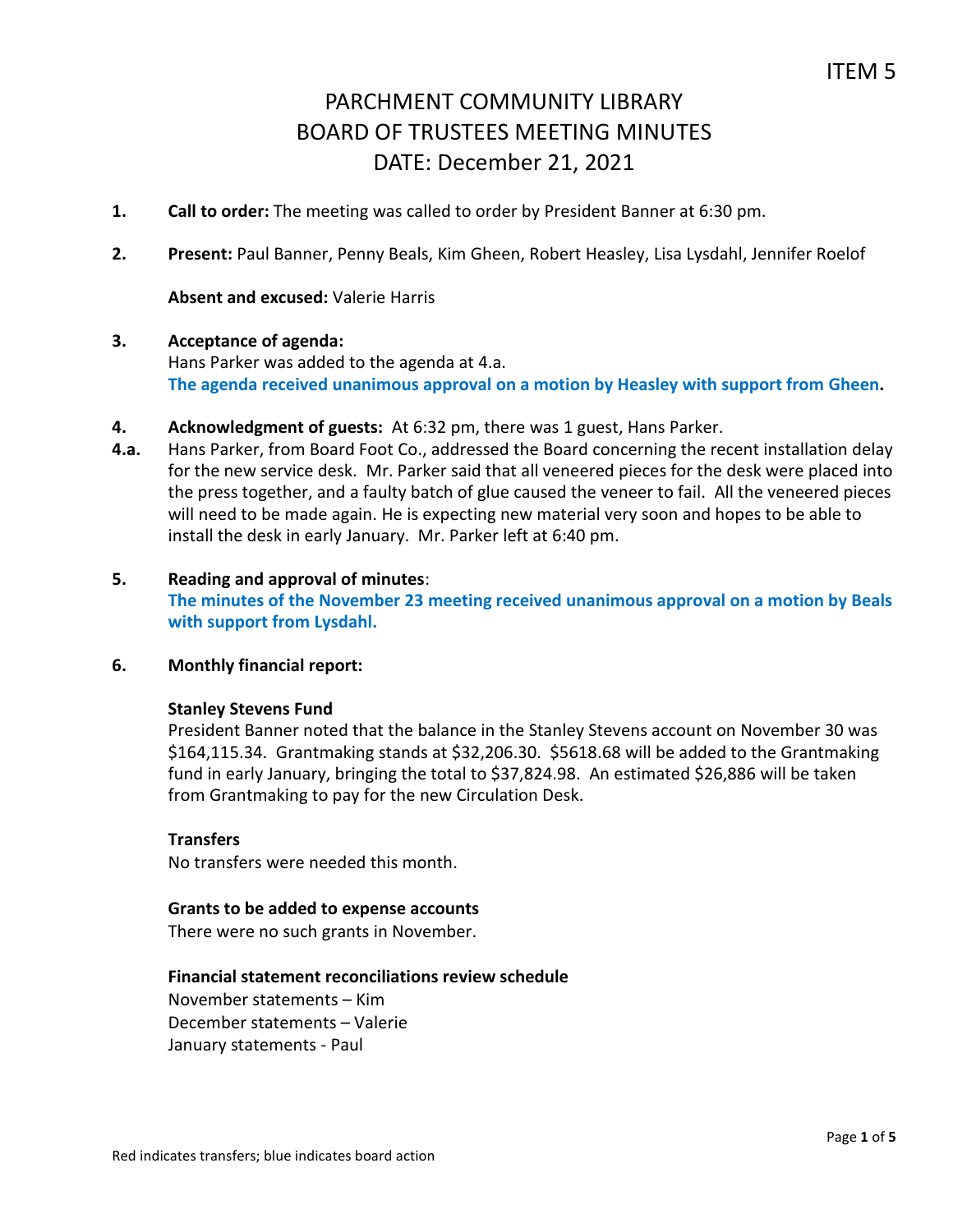## **Audit**

The preliminary documentation has been delivered to the auditor. He expects to begin field work in mid-January and to deliver a draft audit for review by mid-February.

**The financial report and bills to be paid in November received unanimous approval on a motion by Heasley with support from Gheen.**

- **7. Public comment:** At 6:50 pm, there were no guests.
- **8. Monthly Director's report:** Stannard presented the report.

### **Programs**

**Lobby Display Case Exhibit:** Holiday Greetings: A Collection of Antique Postcards and Greeting Cards. Guest curator Julie Camp. On display December 1-30.

**Storytimes in December**. Mrs. B will host in-person storytimes on Wednesdays and Thursdays at 10:00 am. She also has [Storytime-to-Go on the Kids page.](https://www.parchmentlibrary.org/storytimes-programs)

## **Holiday Chocolate**

December 1, 6:00-8:00 pm. At least 800 people attended. The Friends had their best Holiday Basket raffle ever.

**Parchment Book Group**: *The World According to Fannie Davis: My Mother's Life in the Detroit Numbers* by Bridgett M. Davis (A 2020 Michigan Notable Book) December 6, 6:00 pm. 5 attended.

**Holiday Craft Workshop** (for adults) December 9, 6:00 pm. 14 registered; 7 attended

## **Gingerbread House Workshop** (for kids)

December 13, 6:30 pm. 20 children registered; 15 attended. December 14, 6:30 pm. 20 children registered; 11 attended.

**Mystery Book Club:** Choose one of five holiday-themed mysteries *The Latke in the Library & Other Mystery Stories for Chanukah* by Libi Astaire *The Twelve Clues of Christmas* by Rhys Bowen *Raven Black* by Ann Cleeves *Mrs. Claus and the Santaland Slayings* by Liz Ireland *Christmas at the Mysterious Bookshop* by Various Authors, edited by Otto Penzler Scheduled for December 20, 4:00 pm.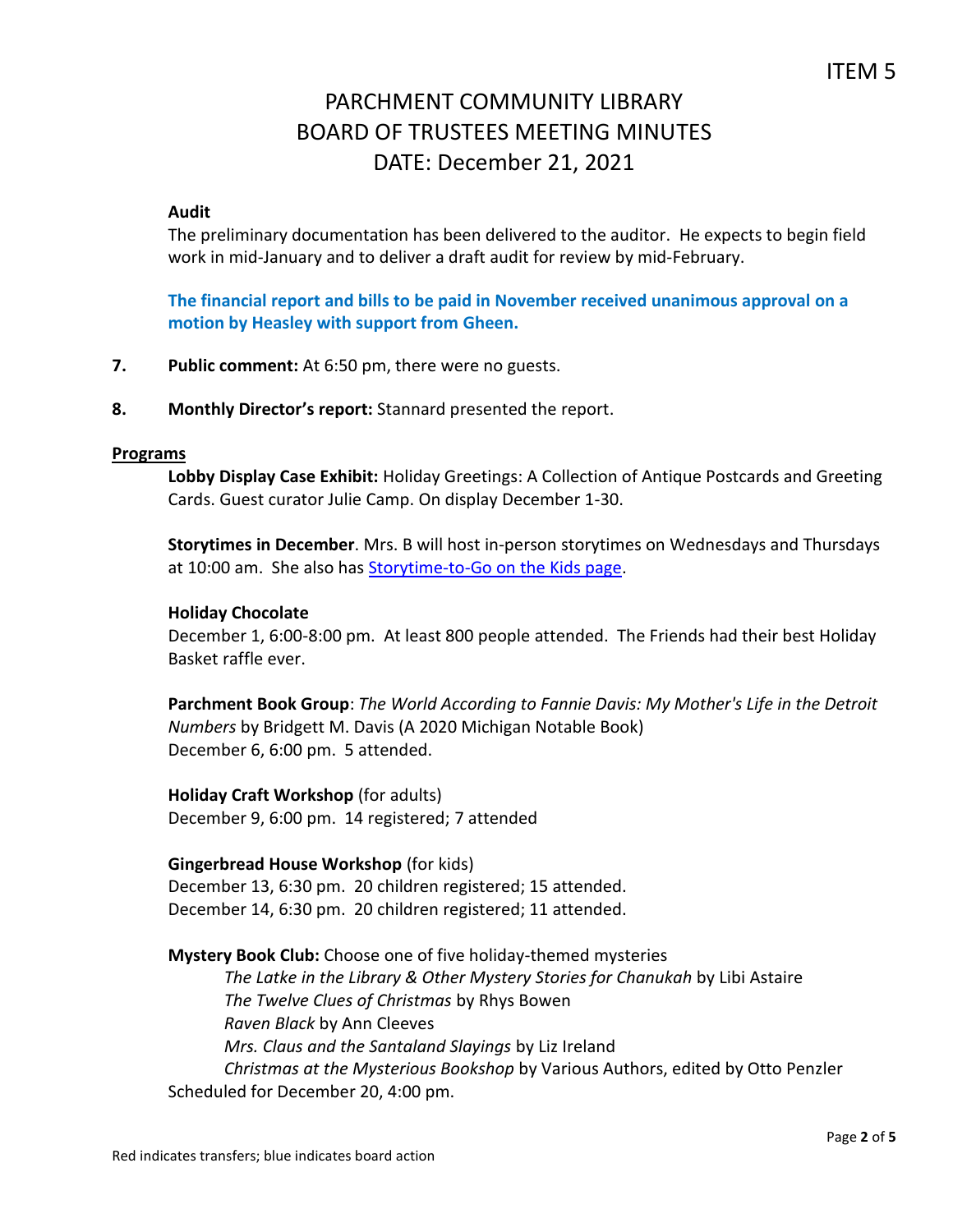## **Events in January**

**Storytimes in January**. Mrs. B will host in-person storytimes on Wednesdays and Thursdays at 10:00 am. She also has [Storytime-to-Go on the Kids page.](https://www.parchmentlibrary.org/storytimes-programs)

**Marshmallow Challenge** (Kids 3-12) January 5 – February 25. Kids can read to earn raffle tickets to win a free hot cocoa from Biggby's.

**Grant: Great Michigan Read Action Grant \$645.** Grant prepared and submitted by Karen Woodworth, Library Ambassador, to support six events (highlighted in yellow below).

## **Great Michigan Read Launch Party (open house format)**

Scheduled for January 10, 4:00–6:00 pm. The Great Michigan Read book is *The Women of the Copper Country* by Mary Doria Russell (also a 2020 Michigan Notable Book)

**Parchment Book Group:** *Ordinary Grace* by William Kent Krueger Scheduled for January 10 at 6:00 pm.

**Mystery Book Club:** *Still Life* by Louise Penny Scheduled for January 17 at 4:00 pm.

## **Michigan Copper: Formation and Shapes** presented by Bill Mitchell

Scheduled for January 18 at 6:00 pm. Part of Great Michigan Read programming

**Show and Tell: My Copper Country Story** presented by Theresa Payne

Scheduled for January 26 at 6:00 pm. Part of Great Michigan Read programming

## **Film & Discussion: 1913 Massacre**

Scheduled for Monday, January 31 at 6:00 pm. Part of Great Michigan Read programming

**Film & Discussion: Red Metal: The Copper Country Strike of 1913** Scheduled for Monday, February 7 at 6:00 pm. Part of Great Michigan Read programming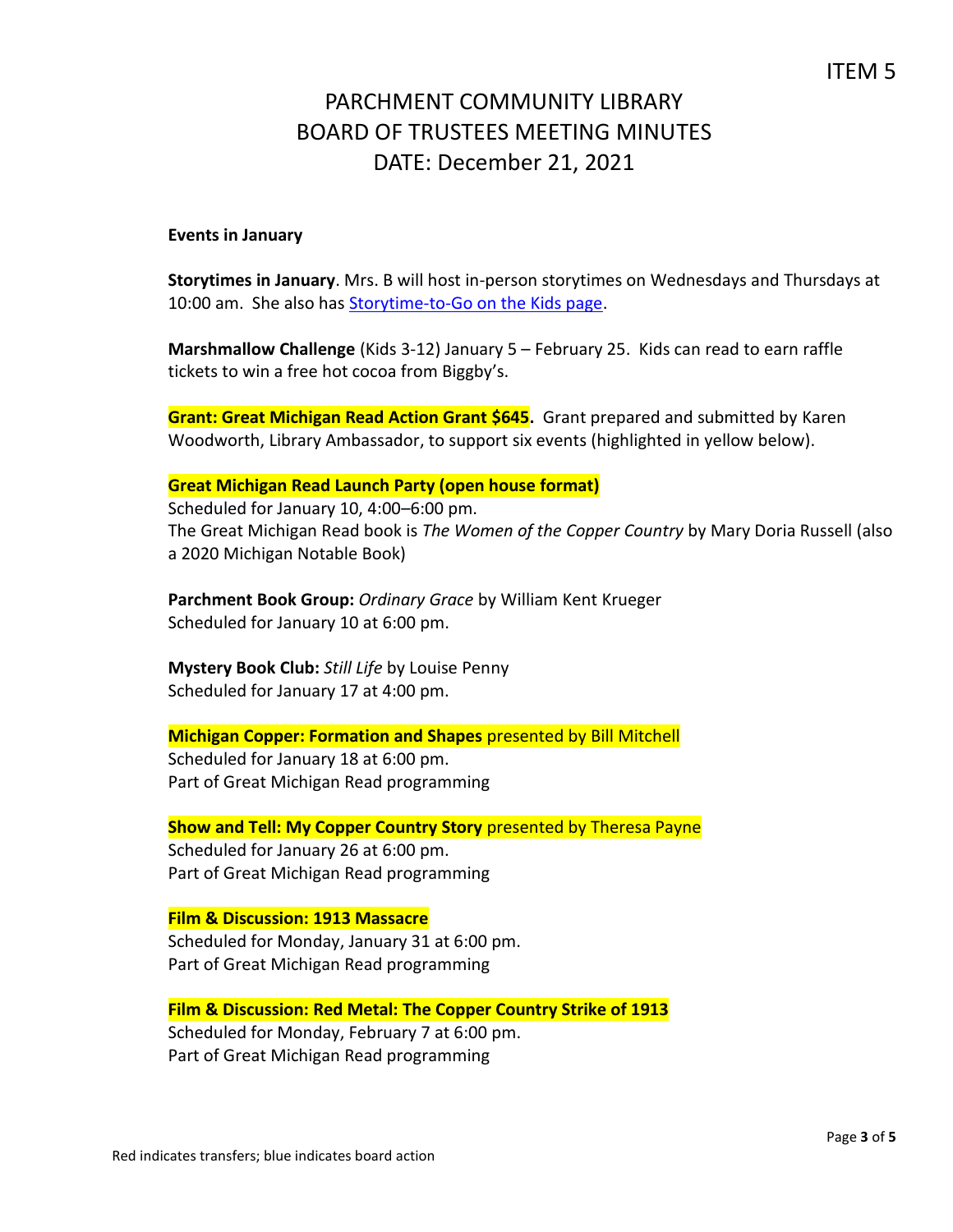# **Book Discussion with the Parchment Book Group**

Scheduled for Monday, February 14 at 6:00 pm. Part of Great Michigan Read programming

# **Staff In-Service on December 15**

Kevin King, Community Outreach Coordinator, and Natalie Isham, Lead Teen Librarian, from the Kalamazoo Public Library spoke with us about their strategies for dealing with challenging populations – teens, unhoused persons, and those with mental health and/or substance abuse issues. They joined us from 10:00 am to noon. At noon, staff enjoyed a lunch break and our annual cookie exchange. From 12:30 to 2:00, they discussed the presentation and ways in which they can improve our service to these populations.

## **Kindleberger Fest 2022**

Stannard noted that this year marks the 40<sup>th</sup> anniversary of the Kindleberger Fest. Zen Campbell, who initiated the first Kindleberger Festival, is coordinating plans for the anniversary celebration. She met with local leaders at the library in December.

## **9. Monthly Statistical report**

Stannard presented the report.

## **10. Communications**

There were no communications.

# **11. COVID update [Strategic Planning - tabled]**

Stannard presented the update. Banner noted that since it is clear that COVID will be a factor in our lives for the foreseeable future, the trustees and director should resume strategic planning.

# **Library hours**

Hours may not change until February 2022. Stannard is waiting to see the COVID surge after the holidays.

# **Proposed expanded hours:**

 9:00-7:00 Mon, Tue, Wed 9:00-5:00 Thu, Fri 9:00-1:00 Sat

## **Masks are recommended but not required**

- $\circ$  All staff must wear masks. Signs on the front doors alert visitors that masks are recommended but not required. Masks are available (adult & child sizes) for those who wish to use them and will maintain social distancing as much as possible**.**
- $\circ$  Staff are prepared to move in-person programs to Zoom as needed.